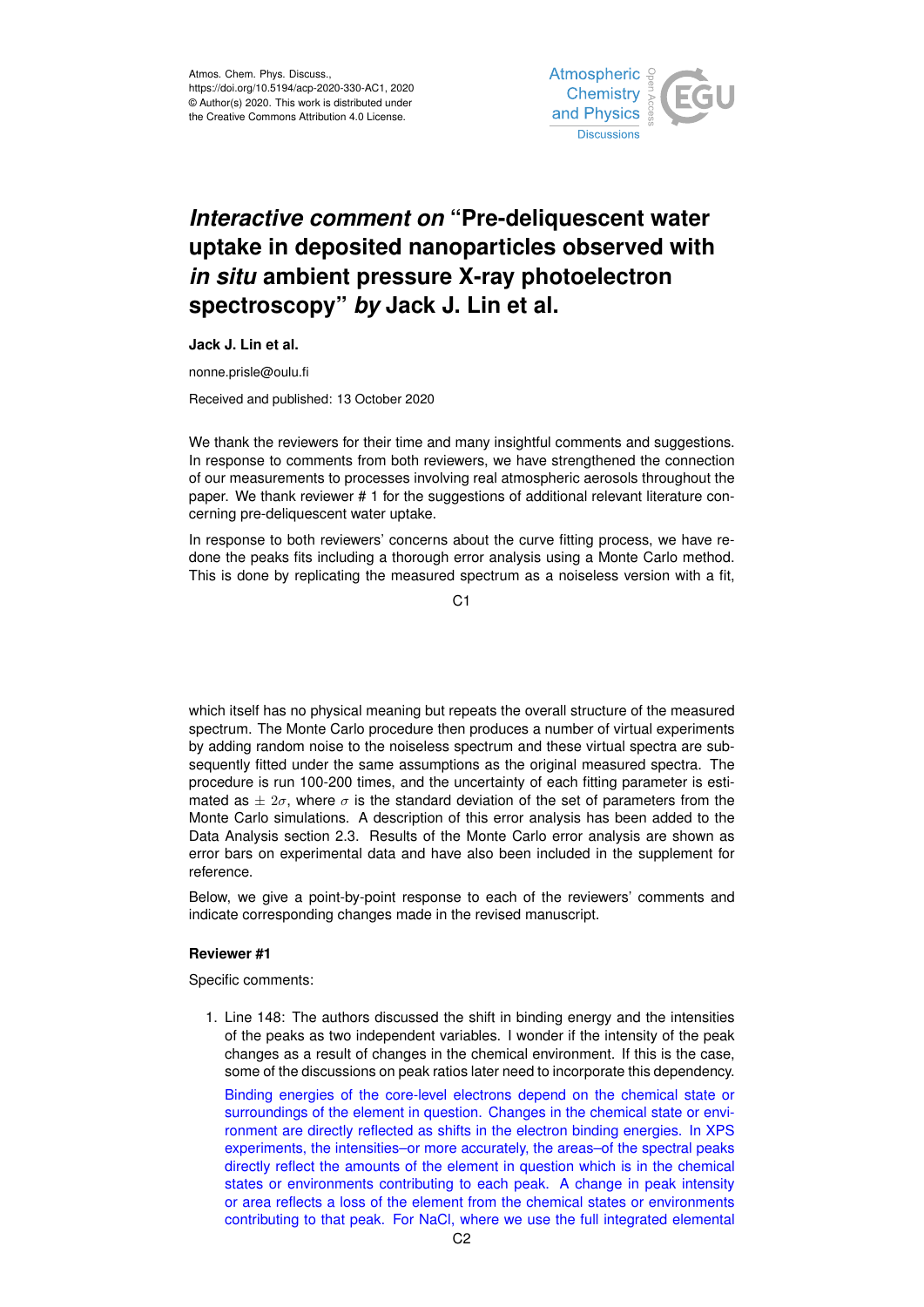peak areas to quantify the amounts of Na and Cl in the systems, a change in the respective peak areas would imply a loss of the element from the system. For the C 1s spectra of the organic aerosols, a change in chemical state of the carbon atoms would be reflected in equivalent opposing changes in the areas of the peaks corresponding to the states involved in the transformation. This proportionality is one of the major advantages of core-level XPS, compared to other surface sensitive techniques, where higher order effects may indeed affect the peak intensities in complex ways (e.g. Hüfner, 2003).

In this work, we use the total amount of Na and total amount of Cl (NaCl), total amount of C and total amount of O (sucrose), and amount of C and O in the carboxyl groups (malonic acid) for determining the peak area ratios. Changes in one of these ratios reflect changes in the amounts of each element from the chemical states used in obtaining the ratios, and therefore an effect of water on the chemical composition. Due to the relatively noisy data obtained in some conditions in our experiments, we cannot necessarily distinguish all the possible chemical states that could be formed in connection to the water adsorption onto the particle surfaces. From the present mesurements, we can therefore assert that a loss of peak intensity/area reflects a change, even though we cannot give more details on the chemical nature of this change.

In practice, processes such as charging effects from increasingly ionizing the sample during the XPS experiments can affect the apparent binding energy of the detected photoelectrons, leading to peak broadening. However, this does not change the overall the peak area.

We have tried to clarify these points in the revised manuscript.

2. Figure 3: It is necessary to give more evidence to convince this reviewer that the 0.2eV memory effect is real, from the perspective of experimental uncertainty and peak fitting. Have they reproduced the results? Much of the discussion in that paragraph seems to be more on the results of NaCl(001) single crystals than of

 $C3$ 

the particles. It is interesting to note the NaCl (001) data show another increase in shifts after reaching a plateau. Any reasons?

In this context, it is important to note that these type of experiments require very specialised systems (APXPS) which are not widely available. Most of the existing systems globally are hosted at synchrotron radiation facilities and accessed for a limited time period based on experiment time granted in a highly competitive application process. Therefore, we unfortunately did not have time to repeat all experiments during the time available for our experiments. Furthermore, data analysis is elaborate and key results may only become evident long after the experiment has been concluded. Nevertheless, each of the presented spectra are averages of tens of unique acquisitions (of entire spectra) and therefore in fact ensembles of individual measurements. We note that the individual spectral scans do not drift in energy with time, which means that the stability of the energy scale during the measurement period was very high. In addition, we performed uncertainty estimates for the spectral fits using the Monte Carlo procedure described above. We note that the uncertainties in the binding energy from the Monte Carlo simulations ( $\pm 2\sigma$ , confidence interval of 95%) are much smaller than the observed memory effect of 0.2 eV.

On a technical note, the energy step size used in the acquisition of our XPS spectra is 0.1 eV. This is greater than the energy accuracy (not to be confused with the resolution) of the analyser when operating at the 50 eV or 100 eV pass used in these experiments. We therefore consider an observed memory effect larger than 0.1 eV to be real and not explained by experimental uncertainties alone. A similar memory effect is also observed by Verdaguer et al. (2008) for the NaCl(001) crystal, which further supports our present findings for the aerosol samples.

These points have been clarified in the revised manuscript.

We agree that the discussion of our results relies strongly on the comparison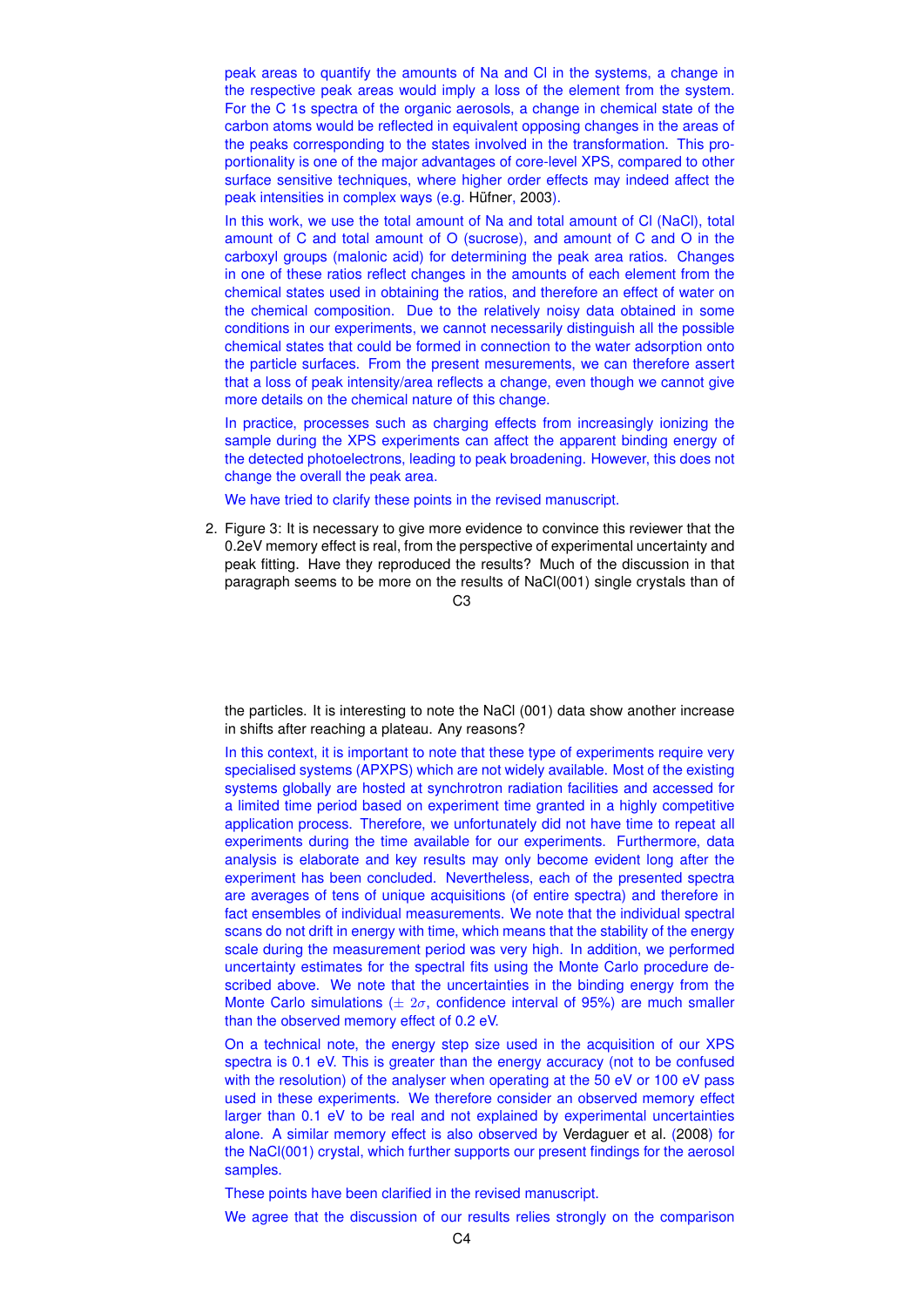to previous results for NaCl(001). We consider this as key to show that our results are in agreement with previous work and thereby anchoring our experiments as feasible also for NaCl nanoparticle samples with a more complex physical structure and further on for the organic malonic acid and sucrose particle samples. The increase in electron binding energy shifts after the plateau observed by Verdaguer et al. (2008) has been attributed to more efficient discharging (dissipation of the charge buildup from sample ionization during the XPS measurements) of the NaCl surface due to enhanced mobility of surface ions by solvation into the adsorbed water layer. In the present experiments, we were not able to reach sufficiently high humidities to observe whether such an additional increase would be present also for the nanoparticle samples, but the Cl 2p binding energy shifts do indicate the presence of a plateau after the initial shift. As experimental facilities are continually developed and enabling us to reach higher relative humidities, we hope to have the possibility of studying this phenomenon further in the near future.

3. Line 190-210: The authors discussed that peak broadening of the particles is less than that of single crystals. I don't have a good sense of the discussion because there was no quantitative information for comparison. In Figure 1, compared to 0 mbar peak, the 5 mbar peak did occur to me that there was broadening. It would be good to again have some sensitivity analysis on how fitting and experimental uncertainty would potentially affect the extent of broadening or the lack of it. Are we talking about results that are statistically significant?.

We thank the reviewer for pointing this out. We here refer to changes in the peak broadenings, not to peak broadenings themselves. This has been clarified in the revised manuscript.

In our experiments with aerosol samples, the overall resolution is lower than that in the single crystal experiments of Verdaguer et al. (2008) and we do not observe significant changes in the widths of the peaks as a function of humidity.

 $C<sub>5</sub>$ 

We agree that the 5 mbar Na 1s peak does look broader than the corresponding peak at 0 mbar, but the statistics of the spectrum are poor. For the other humidity conditions, no significant changes in the peak broadening were observed. Therefore, the only meaningful information to report regarding the peak broadening in our experiments is the fact that it does not change between the investigated humidities.

We have performed Monte Carlo error analysis of our fits (see above) and included the resulting error estimation ( $\pm 2\sigma$ ) to give the uncertainties (confidence of approximately 95%) due to spectral fitting. We are therefore confident that the results are statistically significant and indeed show changes in the chemical and elemental composition of the particle surfaces.

4. Line 209-213: I cannot follow the logic. It was suggested earlier that "the decrease in peak broadening observed for single crystals is ultimately. attributed to adsorbed water reducing inhomogeneities in the surface potential". Do you mean that particles have more inhomogeneities and therefore the same amount of water will have a less effect in reducing inhomogeneities, when compared to single crystals?

Yes, this was what we meant. The decrease in the peak broadening for the single crystals is indeed attributed to reduced inhomogeneity due to adsorbed water. We attribute our observations for particle smaples to the fact that the nanoparticle surfaces are very different from single crystal surfaces and contain a lot of surface sites that are different from one another in terms of coordination and morphology, and therefore we do not necessarily expect the overall inhomogeneity to be reduced as efficiently as for single crystals. Especially the nanoparticles can contain morphologically sharp regions, where electric fields become larger. While the amount of chemical inhomogeneities may be reduced, we expect that morphological changes would require larger amounts of water, or dissolution, and therefore we do not expect that all electric fields or potentials will be removed from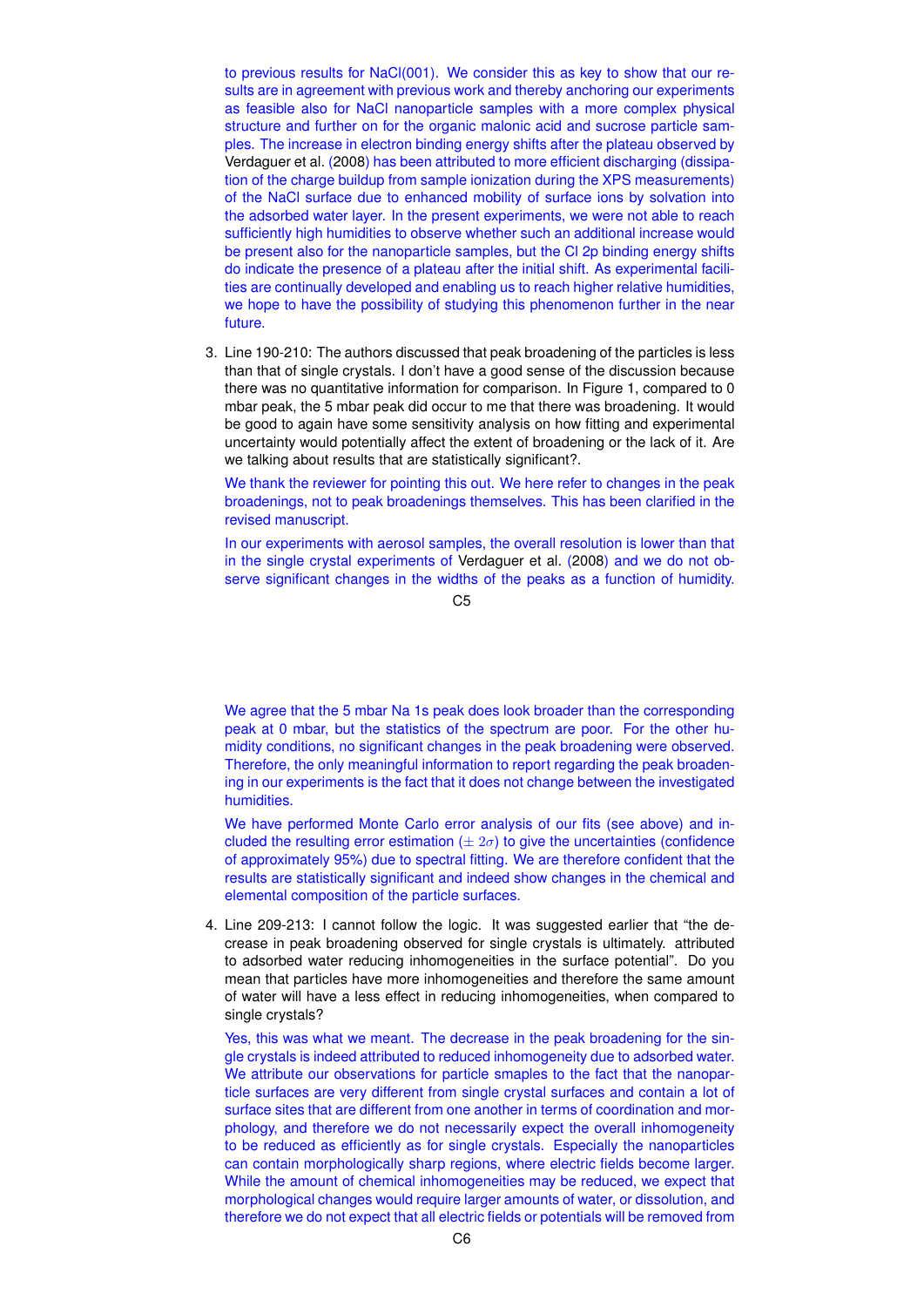the nanoparticle surfaces as efficiently as in the case of single crystals. We have clarified this point in the revised manuscript.

5. I am also confused by the term "immediately" in the sentence "The KPM experiments show that the inhomogeneities are removed immediately after water is adsorbed on the surface." What does it mean in terms of the amount of water needed to remove the inhomogeneities?

With "immediately" we meant to say that this happens already at very low water coverage and does not require the formation of a thick water layer on the particle surfaces. Our point is that the decrease in peak broadening occurs when only very few water molecules are adsorbed onto the crystal surface. This is clarified in the revised manuscript, avoiding the term "immediately", which indeed could unintendedly imply temporal aspects.

6. Line 217: How confident are the authors on these ratios, in light of the experimental uncertainty, especially that for Na 1s at high RH? Also, it is useful to include data of the UHV experiment and 0 mbar after dosing for comparison.

We have entirely redone the analysis related to the spectral fitting, with the same initial assumptions as in the original analysis, providing also a thorough error analysis for the peak area ratios. During this process, we spotted two systematic errors that were made in our original analysis when transferring data from the analysis software to the figures and manuscript. In the revised manuscript, we report the corrected values for the peak area ratios for NaCl and malonic acid and have made new figures with these corrected values, including error bars ( $\pm 2\sigma$ , 95% confidence interval) for the peak area ratios. We note that the overall trend of the malonic acid O:C ratio, as well as the Na:Cl ratio for NaCl, both remain unchanged with respect to our initially reported results.

We are confident that the changes in peak area ratios as shown in Fig. 3 are real and that they reflect changes in the chemical composition at the particle

C<sub>7</sub>

surfaces. For malonic acid particles, we cannot at this time offer an explanation to the values of the observed O:C ratio or the behavior at different humidities. However, we chose to report our observations as potentially meaningful in the context of future experiments. For NaCl particles, the possible reasons for the changes in the Na:Cl ratio with humidity are discussed in the manuscript.

We have presented results for 0 mbar after dosing  $H_2O$  (in the manuscript) and UHV (in the supplement) for NaCl particle samples. The Na:Cl ratio after dosing was determined as  $0.62\pm0.11$  ( $2\sigma$ ), or very nearly the same as before water dosing. This information has been added to the revised manuscript. For sucrose particles, similar results are not shown, as there were no significant changes observed between the conditions. For malonic acid, the "0 mbar" (inside the cell, without H<sub>2</sub>O vapor) before or after dosing were unfortunately not measured, due to measurement time constraints. The UHV data is essentially the same as the 0 mbar data, albeit with somewhat better statistics, and therefore does not give more information on the system.

7. Line 268: The C-C/C-H peak dominates all the spectra of sucrose and may significantly affect the fitting of the C-O and O-C-O peaks in C1s. The authors need to do a better job in defending the validity of these fitted results.

We are confident in the fitting of the C 1s C-O and O-C-O peaks. Literature values from the XPS spectrum of sucrose in vacuum (Stevens and Schroeder, 2009) give a sound initial assumption for the starting points of the spectral fits, and our binding energies for C-O and O-C-O at 0 mbar are in good agreement with those of Stevens and Schroeder (2009), as noted in line 274 of the original version of our manuscript. In addition, we have now redone the fitting analysis with 100 Monte Carlo simulations which yielded essentially the same results as before. Results of the re-analysis and Monte Carlo error estimation are presented in the updated Fig. 5.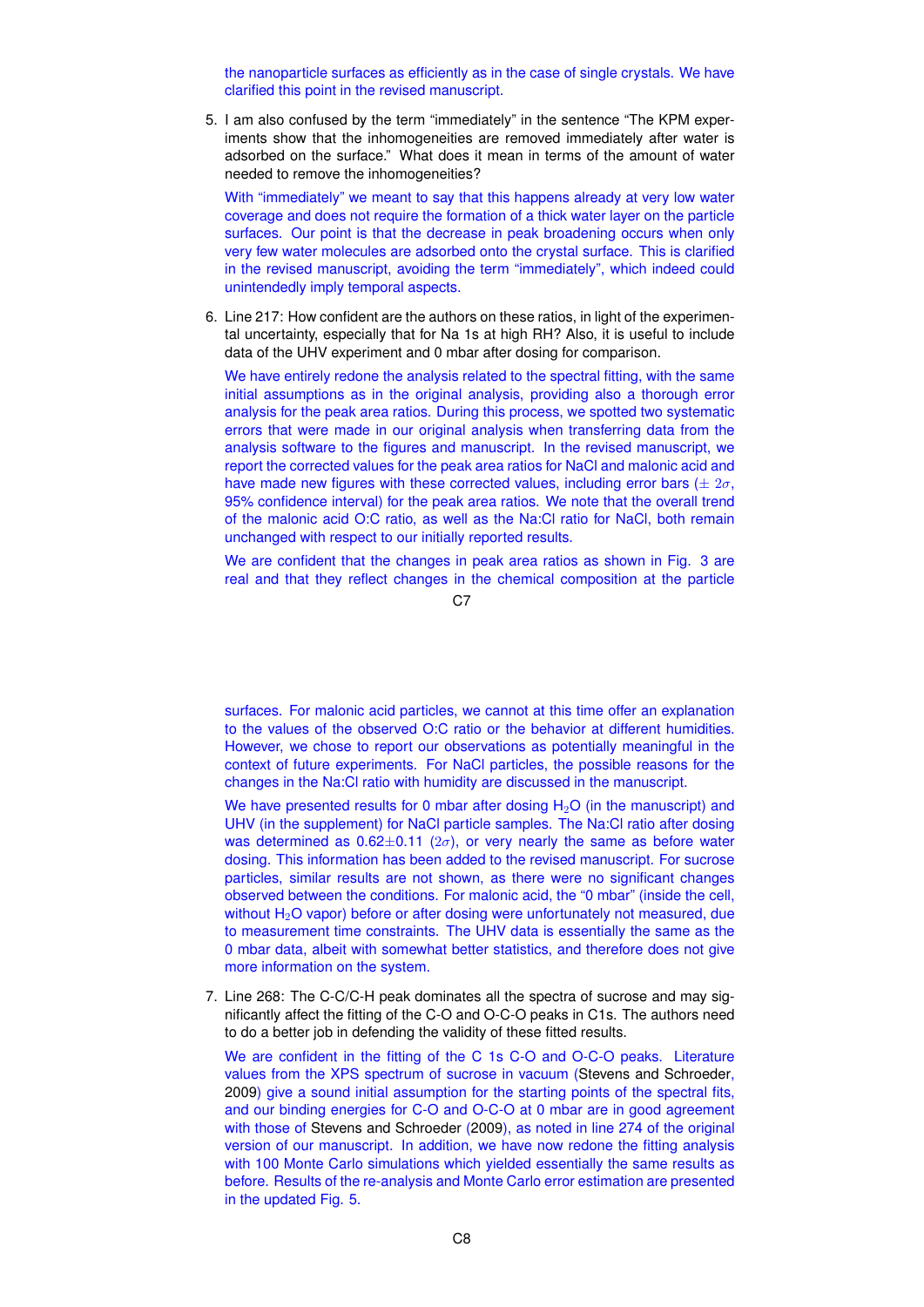8. Line 283: The O1s peak dominates in Figure 6 and the author attributed it to water vapor. I am surprised that whatever interactions between water vapor and the particles can lead to energy shift of the water vapor peak. Do you mean Adsorbed water? Did you see the same in NaCl experiments? Again, I am not sure how the uncertainty would affect the fitting results.

The strong peak in the O 1s spectra is indeed that of gas phase water. However, the binding energy of the water vapor does not change in our fits. The gas phase O 1s binding energies are 536.05±0.03, 536.06±0.02, and 536.03±0.01 eV for 0.2, 1, and 5 mbar  $H_2O$ , respectively. These numbers can now be found in the supplement. In line 280, we have clarified that it is the peak area of gas phase water, and therefore the total amount near the particle surfaces, that is increasing with relative humidity as expected.

We do observe a shift in binding energy of the individual O-C-O and C-O O 1s peaks relative to the gas phase water peak–about 0.5 eV going from 0 mbar to 5 mbar. This could be due to the influence of adsorbed water, but we cannot say for certain since the binding energy shift in both the O 1s and C 1s peaks are small. The shift could also be explained by change in the work function of the particle surfaces due to the presence of gas phase molecules (Axnanda et al., 2013). This appears as an apparent binding energy shift that would have a proper reference in ultra-high vacuum.

For the NaCl particle samples, we did not show any O 1s spectra, because we were unable to resolve the adsorbed water signal due to the strong signal from both gas-phase water and silicon oxide from the substrate. The malonic acid and sucrose particles were deposited on gold foil and therefore do not have the same issue with substrate oxide signal.

9. Line 292: I found the discussion " the changes in relative ratios between C-O and O- C-O bound carbon C 1s and oxygen O 1s signals are small" somewhat arbitrary. From eyeballing the peaks, I feel that there are some changes in the

 $C<sub>9</sub>$ 

ratios of the intensities of the two peaks. If these changes are considered small, I would argue that the changes in Na/Cl ratios are small too.

We agree with the reviewer that the changes are subtle, however they are clear, for both sucrose and NaCl particles. We have presented the corresponding error bars from the Monte Carlo simulations and clarified the discussion on this point in the revised manuscript.

10. Line 295: I found the use of EDB data to support their results not convincing, at least not consistent with the earlier claims that EDB, optical levitation and a host of other techniques do not provide adequate sensitivity in pre-deliquescence water uptake.

We agree that the comparison to EDB experiments could seem inconsistent, given that we present the results from XPS measurements as providing information which is generally not accessible with bulk-sensitive methods. The reference to EDB experiments was made, because these measurements provide some of the only data that our present results can be immediately compared against. We have reformulated this section to clarify that our XPS measurements with their higher sensitivity to condensed water confirm observations from previous EDB experiments.

11. Line 340: Is the comparison of absolute intensities across different spectra (C1s and O1s) valid? I guess ok for observing a trend but may need more justification to compare with the stoichiometric ratio of malonic acid.

No direct comparison is made between the absolute peak areas for C or O, only the C 1s to O 1s peak area ratio. In the data analysis we have taken the different measurement effects which are affecting the peak area ratios into account, by normalizing spectral peak areas to the photoionization cross section of each orbital and the attenuation from scattering of the photoelectrons in the water vapor.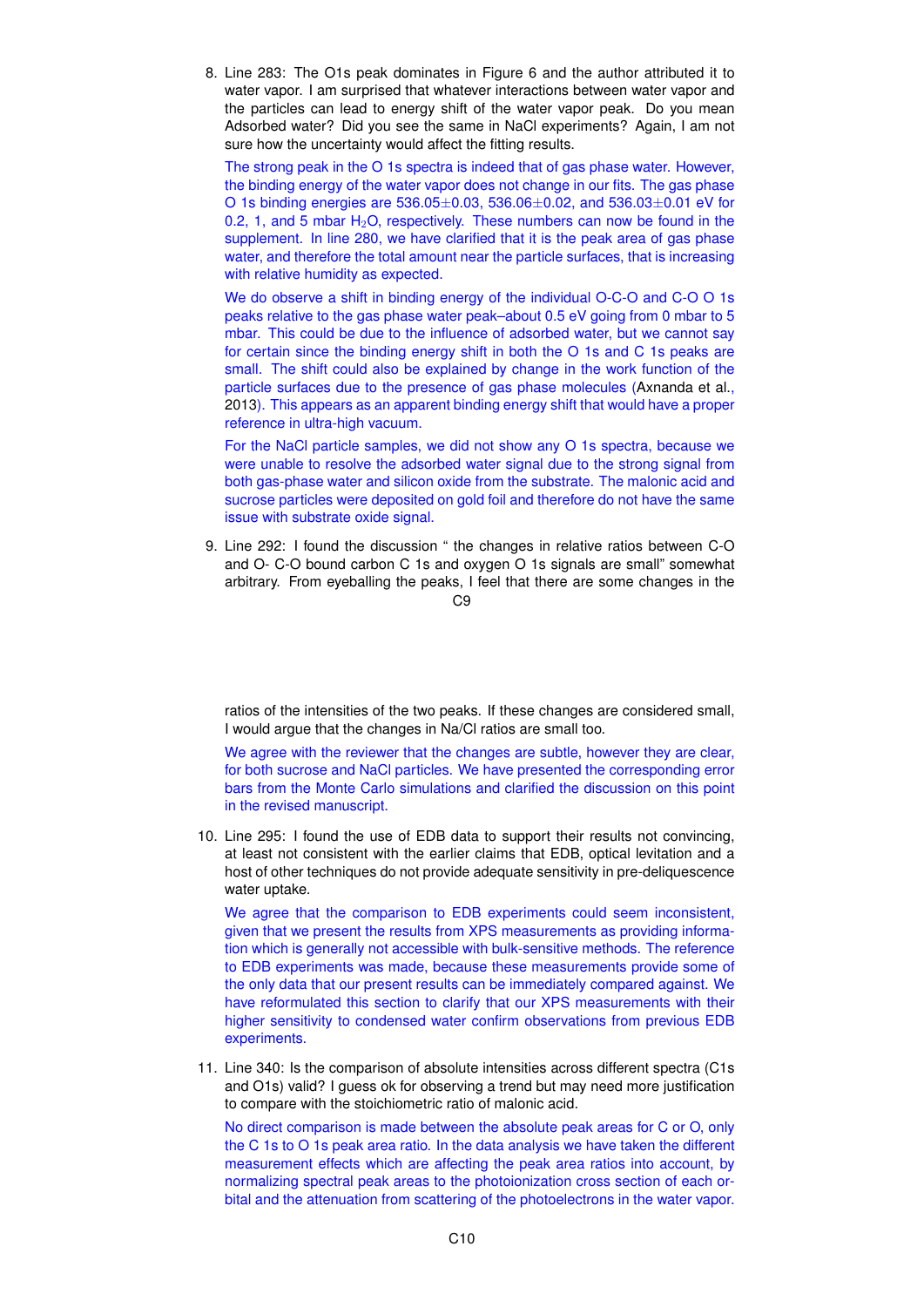The transmission function of the analyzer is constant at these kinetic energies (SPECS Surface Nano Analysis GmbH).

12. The authors may want to comment on the application of this technique at high RH values, which are more atmospherically relevant.

Our presented experiments cover relative humidities up to 16%, however, with further optimization of the experimental system, it will be possible to cover the full range of relative humidities from 0 to 100%, further enabled by combination with ultra-high brilliance synchrotron X-rays. We have expanded the discussion in the conclusions section about the applicability of APXPS at higher RH values.

### **Reviewer #2**

The reviewer makes the important point, that "...the specific importance of this measurement on aerosols is not emphasized. Similar measurements have been performed for non-aerosol samples of the same substances. This is the major shortcoming of the work."

We agree that this is a very important aspect of our presented work, which we have now tried to highlight more clearly in the revised manuscript. We thank the reviewer for their reflection of this and related aspects of implications for atmospheric aerosol processes, which are indeed at the heart of our fundamental motivation for this work. XPS is a powerful and well-known technique in surface science which has recently been applied to systems of more immediate resemblance to atmospheric aerosols. Combined with ambient pressure conditions, the possibilities emerge for also studying processes of immediate atmospheric relevance, including adsorption and desorption from surfaces, and heterogeneous and surface-specific chemistry.

The main aim of our present work has been to investigate the potential for obtaining meaningful results with APXPS for aerosol samples comprising atmospherically relevant chemical components. Considering the additional degrees of freedom in terms of

C11

variations in size, morphology and sample coverage introduced by the aerosol samples, this was not given a priori to be feasible. We have therefore used simple aerosol compositions and focused on contrasting our results to previous APXPS experiments on relatively simpler, macroscopic single crystal samples. Obtaining results which are in line with these previous measurements serves to benchmark the APXPS measurements for NaCl aerosol samples and allows us to have confidence in the results also for the aerosol samples comprising major atmospheric organic functional groups. The ability to obtain meaningful results with APXPS from deposited aerosol particles of atmospheric relevance opens for the application of this method to a wide range of laboratory-based studies of surface processes. This potentially enables direct and highly surface sensitive investigations of numerous atmospheric relevant processes with very high chemical selectivity.

Our present results confirm that XPS can be used to specifically observe chemical changes on aerosol surfaces which likely cannot be resolved with even high-resolution bulk methods, such as aerosol mass spectrometry. Several recent studies have shown unique features of surfaces, compared to the bulk phase, for systems of atmospherically relevant composition (e.g. Werner et al., 2018, and references therein). We therefore anticipate that the ability to directly probe aerosol surfaces with high sensitivity and chemical selectivity will enable new studies of surface specific processes and chemical properties with atmospheric significance.

Specifically related to the uptake of water to the aerosol phase, we anticipate that the presence of water at the aerosol surface could impact water catalyzed chemical reactions, as well as reactions involving mobilization of charged species such as organic and inorganic ions or components with acid-base functionalities. The existence of an aqueous layer may also impact adsorptive gas–particle equilibrium of other semi-volatile species in addition to water and in turn their further chemical fate in the atmosphere. The main significance of our current findings is that these processes could occur as a consequence of water adsorption in even very dry conditions. The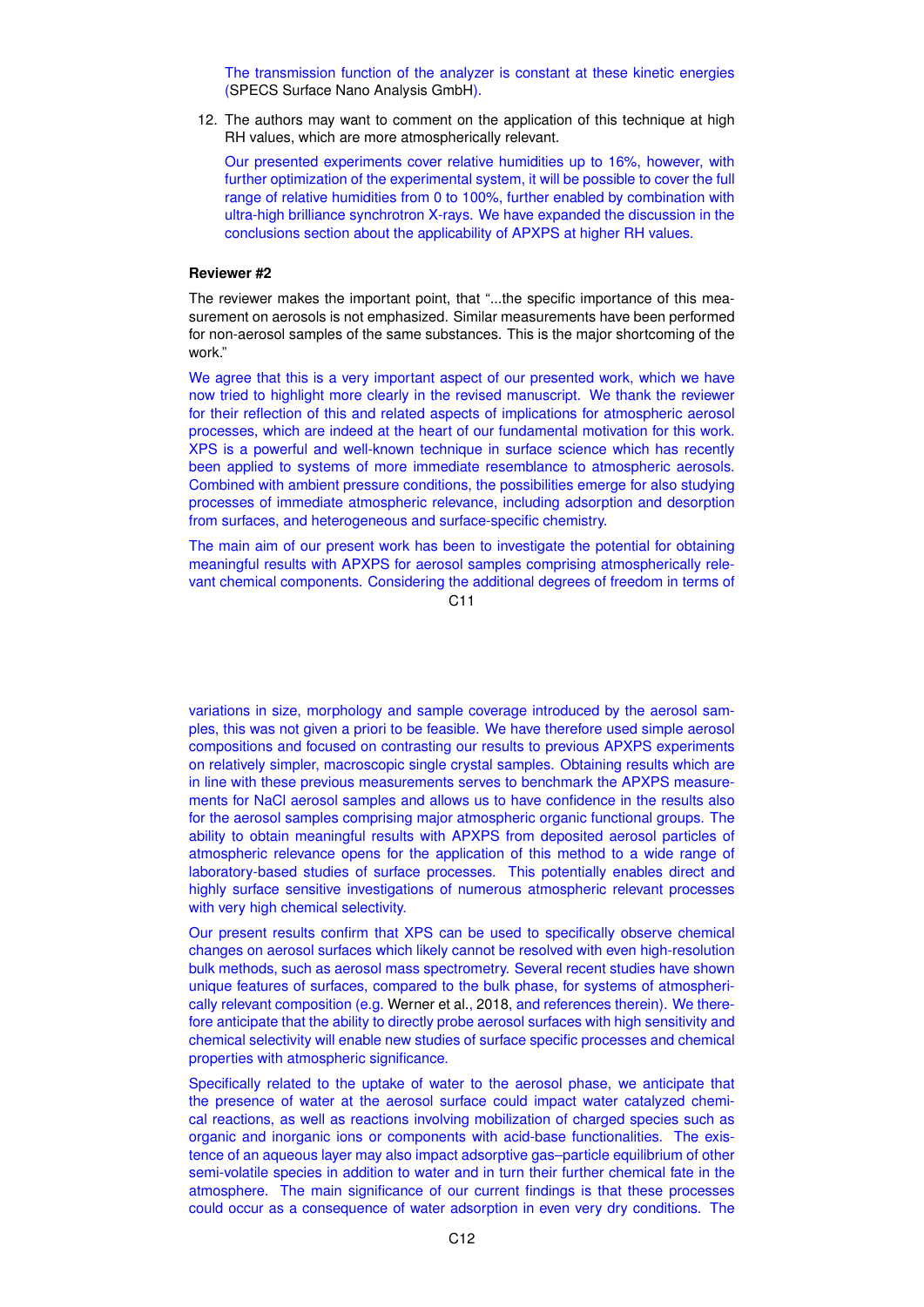surface–to–bulk volume ratios of finite-sized atmospheric aerosols are orders of magnitude larger than for macroscopic systems (Prisle et al., 2010b; Bzdek et al., 2020) and consequently even processes which are confined to the immediate surface region could significantly impact the overall aerosol transformation.

We have highlighted these aspects in the revised manuscript. Speculating on the exact nature and magnitude of the vast number of possible chemical and physical transformations of atmospheric aerosol surfaces is however outside the scope of this work.

Other major comments:

1. The literature review and discussion focus on aerosol water uptake, a phenomenon separate from water adsorption below deliquescence. More emphasis could be placed, in the introductory and concluding sections, on the chemistry occurring on surfaces of aerosol particles. Surface chemistry and reactions occurring during evaporation/condensation on aerosols is a separate and rapidly evolving branch of this science with many recent publications. This manuscript would have a larger impact if it included some references to recent developments in this topic. What reactions are promoted by adsorption of water molecules onto pre-deliquescent NaCl or carboxylic acids? This is an important question for this manuscript to discuss.

We have focused the literature review and discussion on observations of aerosol water uptake and pre-deliquescent water uptake to salt surfaces, since these provide the immediate context of our present measurements. The direct observation of water adsorption to surfaces of aerosol particles at very low humidities could indeed have significant implications for aerosol surface and heterogeneous chemistry, for example via mechanisms as suggested above. It could further-

 $C<sub>13</sub>$ 

more readily be speculated that other volatile or semi-volatile atmospheric components similarly adsorb at aerosol surfaces, in quantities which go unnoticed in bulk-sensitive measurements, but with ability to significantly alter the chemical state and further chemical transformation of molecules in the top-most surface layers of the aerosol.

The reviewer makes an excellent point, so in the revised manuscript we have added discussion of recent aerosol surface chemistry and reactions to the introduction as context for our measurements.

The surfaces of aerosol and droplet particles are distinct physical and chemical environments compared to their associated bulk phases. The composition of the droplet surface can influence the mass transport and chemical reactions that occur at the surface (e.g. Cosman et al., 2008; Park et al., 2009; Roy et al., 2020). The acidity of organic acids on water surfaces has been measured to be much lower than predicted for the bulk aqueous phase (Enami et al., 2010; Werner et al., 2018). The presence of surface-active organic molecules on droplet surfaces can affect droplet surface tension (Shulman et al., 1996; Bzdek et al., 2020) and morphology (Kwamena et al., 2010) that affect both warm (Sareen et al., 2013; Ovadnevaite et al., 2017) and ice cloud nucleation (Knopf and Forrester, 2011; Perkins et al., 2020). The formation of an aqueous phase can lead to the partitioning of water-soluble gases to the condensed phase (Prisle et al., 2010a), including many reactive oxidants (Donaldson and Valsaraj, 2010), that can initiate a wide range of aqueous phase chemistry (McNeill, 2015).

A number of aqueous phase reactions occur between inorganic salt species and organic compounds. The hygroscopic properties of sodium halide particles coated with fatty acids depend on both the salt anion and the carboxylic acid, with some mixtures showing barriers to water uptake while others do not (Miñambres et al., 2014). Depletion of chloride and bromide from marine aerosol particles increases under the influence of biogenic wildfire emissions that contribute or-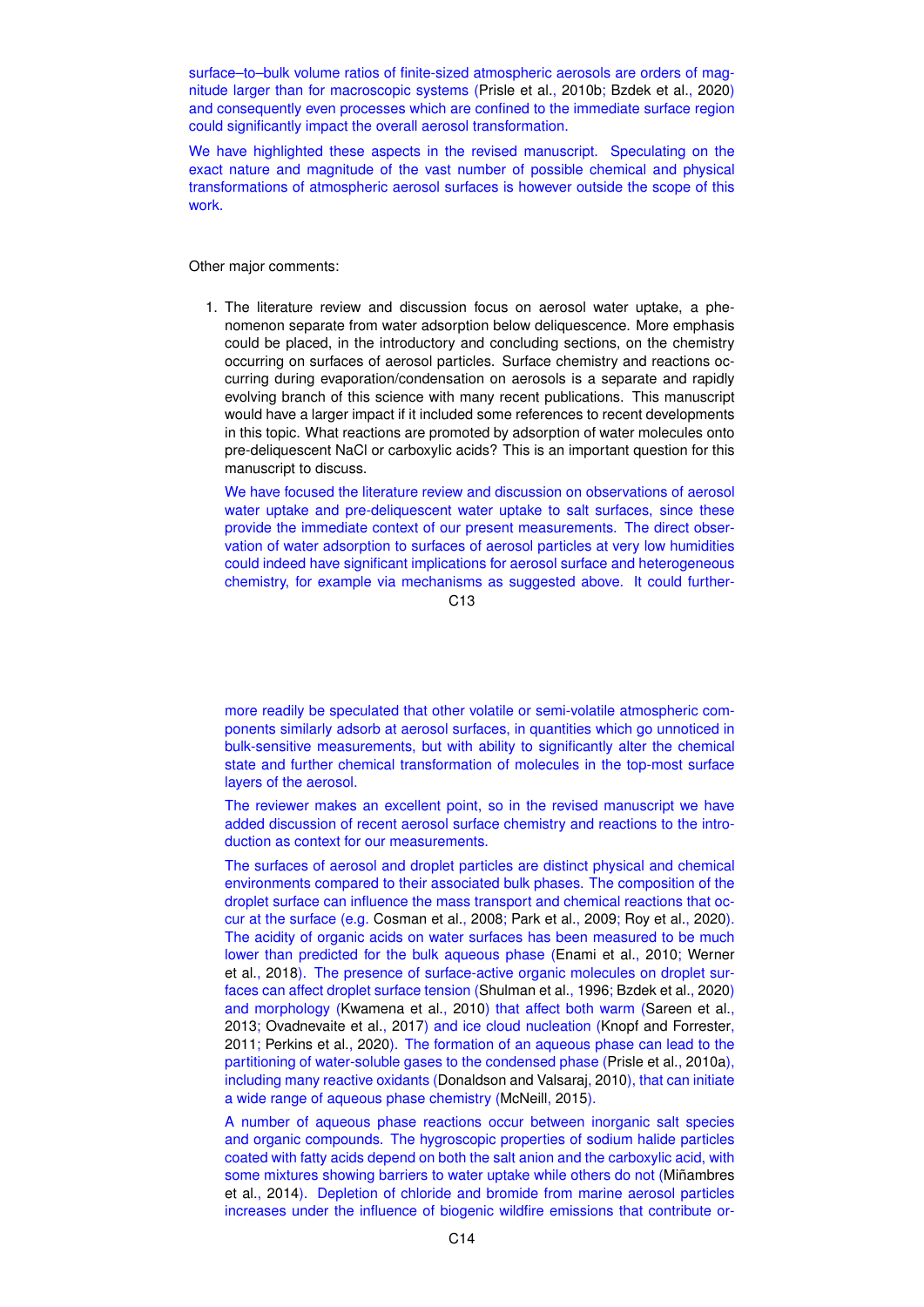ganic acid to the aerosol (Braun et al., 2017). Enhanced production of sulfate aerosol via nitrate photolysis was observed to be facilitated by the presence of surface-active halide ions (Zhang et al., 2020).

2. The conclusions are not prevalent enough. The assessment summarizing each qualitative/quantitative description are lost in each paragraph, although the results are presented with very good attention to detail and thoughtful analysis. I recommend improving the prevalence of these conclusion sentences, e.g. through their placement at the head of each paragraph, through an increased number of headings, or via another method. This would significantly improve the comfort of the reader and perhaps the breadth of the readership.

We thank the reviewer for this observation and have done our best to restructure the discussion to emphasize the main conclusions throughout the revised manuscript.

3. The peak fitting parameters are missing, although the fitting of peaks in this work is described with great care. Further, displaying all the peak fits in the main text may not be necessary. The statistical analysis of these peaks (peak area, peak width, peak shifts) are more interesting. More emphasis on the statistics would be helpful in interpreting the quality of the data and the conclusions presented.

We now present the peak fitting parameters, specifically binding energy, peak area, Lorenzian FWHM, Gaussian FWHM, total FWHM, and asymmetry parameter in the tables in section S1 of the supplement. We have clarified the description of these parameters and their relation to the analysis in the revised manuscript. The main parameters used in our analysis–photoelectron binding energy, peak area, and total FWHM–are described in the main text. The remaining peak fitting parameters are described in the supplement for reference and completeness. Following the Monte Carlo error estimation of the peak fitting parameters, we have strengthened the emphasis on statistics in the data analysis.

C15

Minor comments:

1. The fitted peaks in each figure are visually blocking the data points. Please rectify the situation.

We thank the reviewer for pointing this out. We have made sure the data points are plotted on top of the fits in Figs. 1–2, and 5–8.

2. In the introduction or XPS measurement section, a brief description of the measurement mechanism and e.g. the meaning of the signal, for a slightly broader audience, would be appreciated. This topic is of great interest to various readers who do not use XPS.

We thank the reviewer for this very useful suggestion. We have clarified the key concept of electron binding energy underpinning the XPS measurements and the resulting XPS signal in the general experimental section and the significance of the electron binding energies and peak areas determined from the XPS spectra in the data analysis section. Specifically, we have made the following changes:

l. 70-75: *"Photoelectron spectroscopy utilizes the photoelectric effect, by which the sample is ionized from inelastic collisions with photons and the emitted electrons are detected and characterized in terms of their kinetic energy (*Ek*). When the ionizing photon energy (hν) is known, the binding energy (E<sub>b</sub>) of electrons within the sample can be determined simply as*  $E_b = h\nu - E_k$ . By using X-ray *photons, core-level atomic-like orbitals can be ionized, and the electron binding energy gives a very sensitive fingerprint of the chemical composition and environment of the sample. XPS is furthermore a highly surface-sensitive technique, because the resulting kinetic energies of the photoelectrons yield very short characteristic attenuation lengths and the detected photoelectron signal originates mainly from the topmost few nanometers of the sample. An XPS measurement consists of measuring the intensity of photoelectrons emitted from the sample as*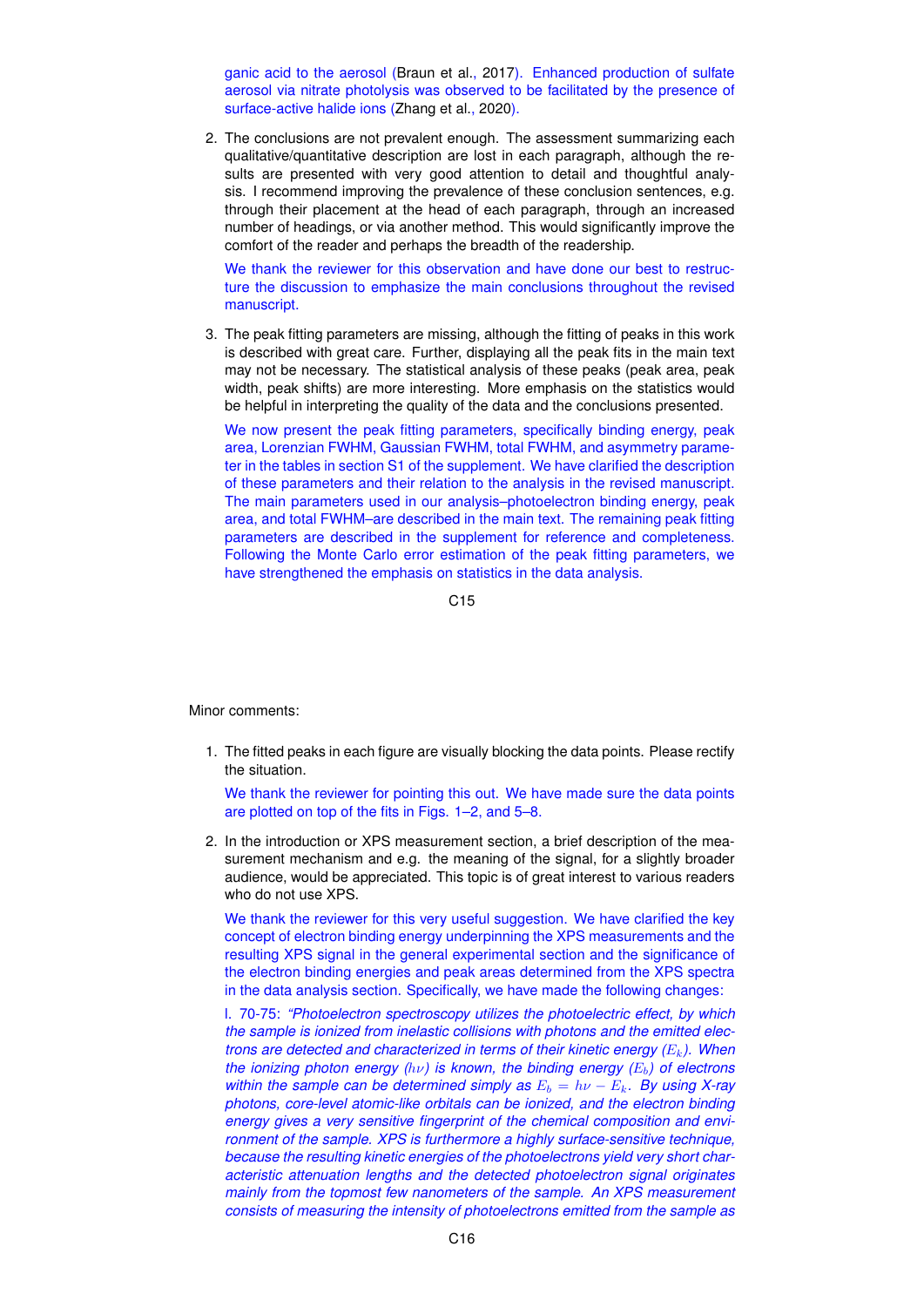*a function of the electron kinetic energy. Typically, an XPS spectrum presents the photoelectron signal intensity as function of the orbital binding energy and consists of a collection of peaks, each corresponding to a different chemical species or environment. Here, we quantify the spectral peaks in terms of their areas, which are directly proportional to the relative abundances of each species on the surface of the sample. Spectral fitting techniques are employed to obtain accurate results for both binding energies and peak areas.*

The second paragraph of section 2.3: *"The aim of the spectral fitting procedure is to characterize the measured spectra in terms of peak position and intensity. The position of a given peak gives the binding energy of the core electron for a given element. Changes in the binding energy as well as the width of the fitted peaks– or peak broadening–indicate changes in the chemical environment or physical state of the sampled surface. The area of the peak is directly proportional to the amount of the element being measured. For the analysis here, we determine the elemental composition of particle surfaces as the relative ratios of the core level peak areas. The peak area of the XPS signal depends on a number of factors, including experimental parameters of the incident radiation and electron spectrometer as well as physical and environmental properties affecting the orbital from which the photoelectron originated. If all of these parameters are known, the XPS signal can be used to quantify the amount of species* i*. While these parameters are not always known, comparison of XPS signals is still possible to quantify differences in elemental abundances and chemical states between experimental conditions. Before extracting relative ratios of the peaks, all spectra were normalized to the photoionization cross section (Yeh and Lindau, 1985) of the given core electron. The attenuation of photoelectron intensity due to scattering of the photoelectrons from the water vapor was estimated by using the kinetic theory formulation (Ogletree et al., 2009) and measured electron scattering cross section data (Muñoz et al., 2007). The attenuation must be taken into account, because the fixed excitation energy from the X-ray source leads to significantly*

 $C<sub>17</sub>$ 

*different kinetic energies of the emitted photoelectrons and consequently different mean free paths in the vapor environment."*

3. "2.3 Data Analysis" – the peak fitting is described carefully but it is not clear to me how much the peak shape is derived from first principles and how much is empirical. If the shape of these peaks is not physically meaningful, less emphasis could be placed on justifying the process of fitting. Where there is a meaningful connection between the equation and the data, this could be emphasized.

Yes, the peak shape is derived from first principles. Photoelectrons experience a lifetime broadening effect from the uncertainty principle due to the lifetime of the core-hole created by an incident photon. This broadening is represented by a Lorentzian shape. The peak shape is also affected by measurement uncertainties that are best represented with a Gaussian shape. Together, these two broadening effects are represented with a Voigt function, or the convolution of a Lorentzian and a Gaussian (Jain et al., 2018).

We have clarified these aspects in the revised manuscript and moved some of the more technical discussion of the peak fitting process to section S1 of the supplement.

4. Line 163 – "after calibrating . . . as described earlier" – this sentence is not needed, especially at the top of the paragraph

We have removed "as described earlier" from the sentence.

5. Lines 164-165 – parameters like signal-to-noise and error bars on the fits – the omission of which I feel are a major detriment to the paper – should be included in a table somewhere, or in the supplement.

We give uncertainty estimates from the Monte Carlo analysis for the binding energy, peak area, Lorenzian FWHM, Gaussian FWHM, total FWHM, and asymmetry parameter in the tables in section S1 of the supplement. These parameters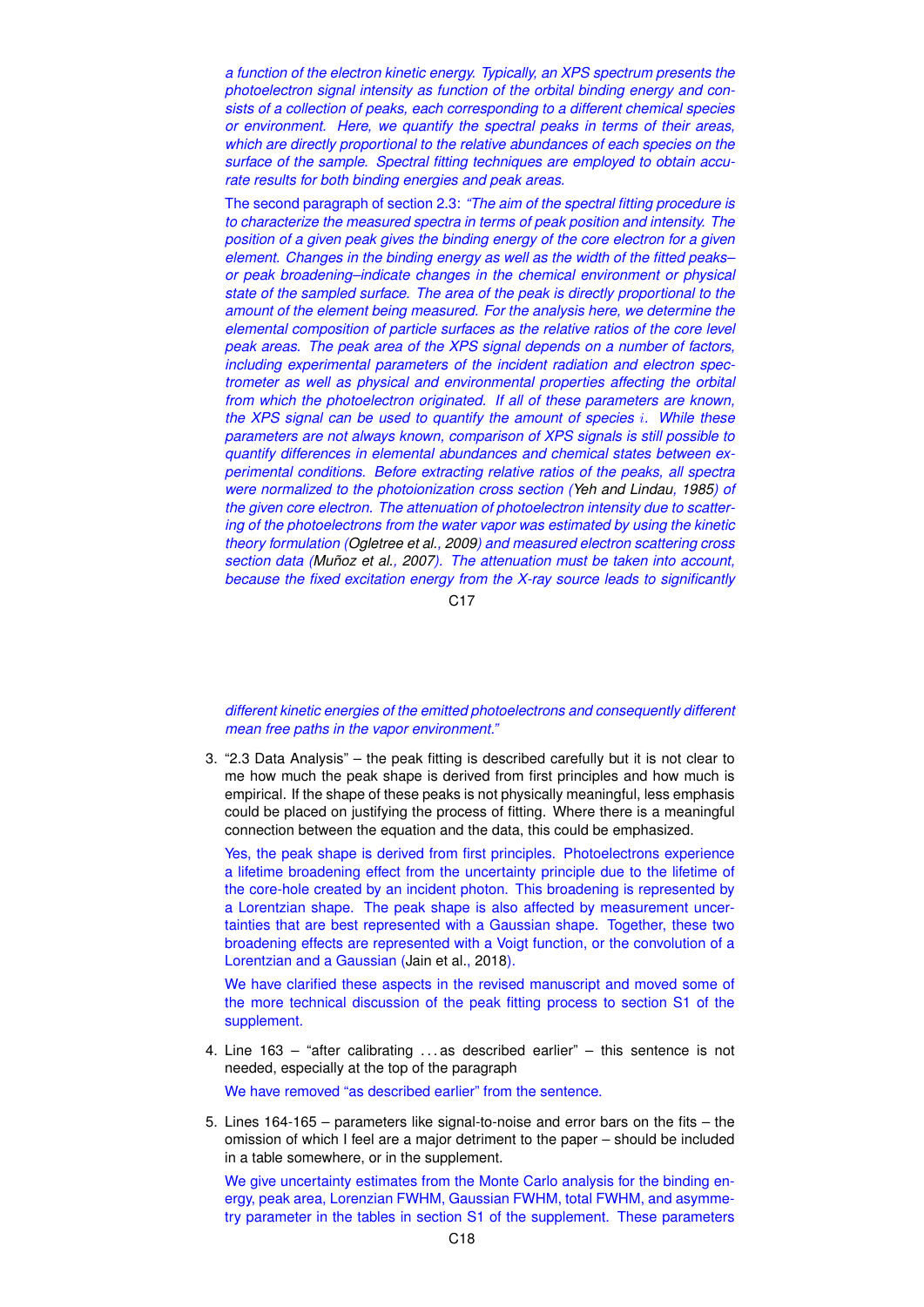give quantification of the quality of the fits. We do not consider that calculating the exact signal-to-noise ratios will provide more information on the fit quality than what can be immediately assessed from the spectra shown in Figs. 1–2 and 5–8.

6. Lines 192-195 and lines 209-211– How does drying the aerosol influence the crystal form significantly? This is one important way in which the aerosol measurement may prove different from the non-aerosolized measurements. In keeping with what I believe is the major shortcoming of this manuscript, this connection between your work and the aerosol in the atmosphere is important to discuss in a location and/or under a heading where the reader can find it easily.

Results of our study show that the aerosol particle samples investigated have more complex morphology than the simple single crystal surfaces previously studied by XPS. Several previous studies have observed that the process of drying an aerosol can indeed affect its crystalline form. For example, studies of NaCl aerosol particles generated from drying of aqueous droplets have inferred a non-crystalline structure with pores or pockets that trap liquid water (Weis and Ewing, 1999; Darr et al., 2014; Braun and Krieger, 2001). This is explained by the presence of liquid water detected below the deliquescence relative humidity but at much higher RH than in our study. Furthermore, the morphology of NaCl particles expressed via the shape factor has been shown to be controlled by the drying rate (Wang et al., 2010). A recent study (Archer et al., 2020) has explained the morphology of particles formed from drying of a colloid as a competition between diffusion of solute in solution versus loss of solvent, with higher solvent loss rate compared to solute diffusivity leading to more complex morphologies. For atmospheric samples, microscopy studies on sea salt particles has shown them to have complex morphologies (e.g. Cheng et al., 1988), similarly to what was found for the laboratory generated aerosol samples in the present study.

Atmospheric aerosols are likely to undergo drying and humidification cycles under a wide range of conditions and thus to exhibit a range of morphologies re-

 $C<sub>19</sub>$ 

lated to drying. Our measurements on aerosol particle samples generated from nebulization and subsequent dessication are therefore expected to much more closely represent the morphologies of atmopsheric aerosols, compared to the simple uniform morphologies of single-crystal samples.

We have added this discussion to Section 3.1 in the manuscript.

7. Lines 229-235 – the length of these statements could be reduced significantly.

We have tried to simplify and clarify this section. It was not possible to reduce the length significantly at the same time.

"To quantify the attenuation of the photoelectron signal, we use an exponential decay function  $I_n=I_n^0e^{-x/\lambda_n},$  where  $I_n$  is the attenuated intensity of peak  $n,$   $I_n^0$  is the corresponding unattenuated intensity,  $x$  is depth into the sample from where the signal originates, and  $\lambda_n$  the energy-dependent inelastic mean free path of photoelectrons contributing to peak  $n$ . The depth of origin can be expressed as  $x=\frac{\lambda_1\lambda_2}{\lambda_1-\lambda_2}\ln R$ , where  $R=\frac{I_1I_2^0}{I_2I_1^0}$  is the relative ratio of attenuated and unattenuated signals from two separate peaks  $n = 1, 2$ . We here use the total integrated peak areas to represent signal intensities. In our experiments, the unattenuated signal ratio (measured without water vapor) for Na 1s and Cl 2p is  $I^0_{\sf Na}/I^0_{\sf Cl} = 0.9.$ With this, from the corresponding signal ratios at elevated humidities, the simple attenuation model gives depths of photoelectron origin (or water layer thickness) of approximately 14 and 4 Å for 6.3 and 16% RH, respectively. This is much more than the previous observations of 2.4 Å by Cabrera-Sanfelix et al. (2007) and also counterintuitive as it would mean decreasing layer thickness with increasing RH."

8. Lines 242-245 – does curvature of the impacted particles resting on the substrate change the signal intensity corresponding to surface adsorption by virtue of the tilted angle of the sides of the particles? This is true of e.g. microscopy studies of impacted particles.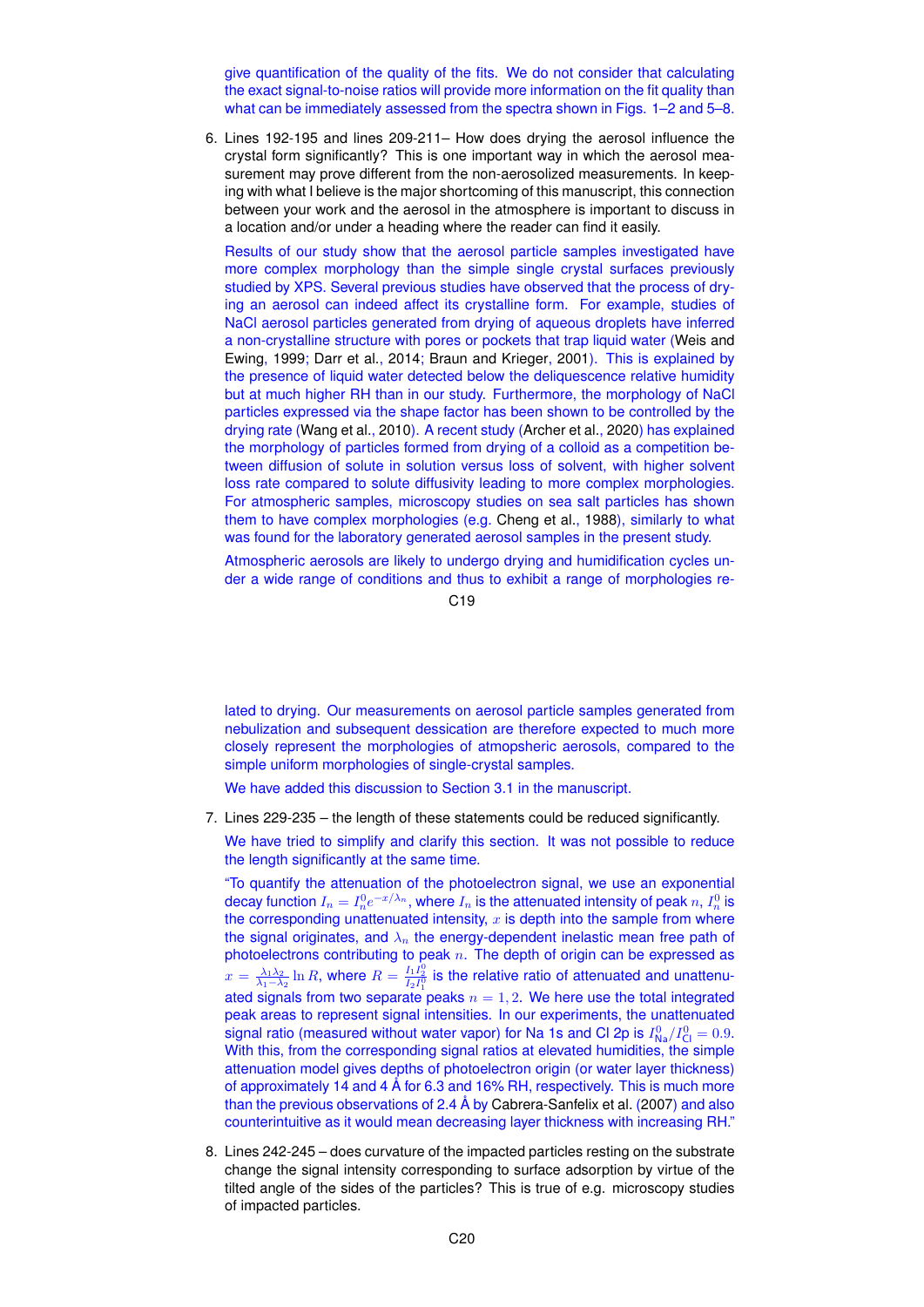This is an interesting question. Given that we are here studying an ensemble of submicron particles using an X-ray beam with a 10 mm spot size, we do not expect to see an effect from the curvature of individual particles on the measured photoelectron signal intensities in these experiments. Since our analysis is based on peak area ratios, any effect would not impact the conclusions of this work.

9. Lines 261-262 – specifically, how?

We agree this paragraph was poorly formulated. We have rephrased lines 258– 62 in the original manuscript to:

"Using XPS on free-flying sub-2 nm CsBr water clusters, Hautala et al. (2017) found that Br− ions were closer to the surface that their counter cations. This supports the interpretation of our present observations that pre-deliquescent water adsorption enhances chloride relative to sodium in the aerosol surface layer. The presence of halide ions, especially Cl<sup>−</sup> and Br<sup>−</sup>, at the air-water interface has been connected to increased photochemical activity (e.g. George and Abbatt, 2010, and references therein). The mobilization of ions can lead to release of gaseous halogen compounds from sea salt aerosol due to reactions in the aqueous phase (Mozurkewich, 1995; Vogt et al., 1996; Kerminen et al., 1998; Keene et al., 1999). In the atmosphere, formation of solvated halogen ions even at very dry conditions via similar pre-deliquescent adsorption of water onto the surfaces of sea salt aerosol as seen for laboratory generated aerosol in this work could therefore have significant implications for the halogen cycle, including ozone chemistry in the polar regions (Simpson et al., 2007)."

10. Figure 4 – the "COOH:COOH" looks very redundant here.

We are not entirely sure what is meant here. The notation C**OO**H:**C**OOH where the oxygen and carbon atoms, respectively, are highlighted in boldface, refers to the ratios of the O 1s to C 1s peak areas from the carboxyl groups of malonic acid. We agree that the boldface emphasis may unfortunately not be easy to

C21

read, however, we have tried to clarify this point in the caption of Fig. 4 and in the main text of the revised manuscript. We have also taken the opportunity to streamline the legend and trace labels in the figure.

11. Lines 292-294, 301, and 303 – could these statements have come sooner in the section/paragraph?

We have rewritten these paragraphs in accordance with the reviewer's second major comment.

12. Line 313 – please define "DP1" and "DP2"

We have clarified that these are the decomposition peaks observed by Ferreira Jr. et al. (2017).

"The decomposition peaks DP1 and DP2 observed by Ferreira Jr. et al. (2017) were included in the fit for 0% RH (UHV), where a good fit could not be produced without their inclusion."

13. Figure 8 – the peaks are very close together. It would be helpful to see a 95% confidence interval of the peak, or similar.

The binding energy uncertainties for each peak are now included in Tables S1–S8 in the supplement.

## **References**

#### **References**

Archer, J., Walker, J., Gregson, F. K. A., Hardy, D. A., and Reid, J. P.: Drying Kinetics and Particle Formation from Dilute Colloidal Suspensions in Aerosol Droplets, Langmuir, pp. acs.langmuir.0c01 830–49, 2020.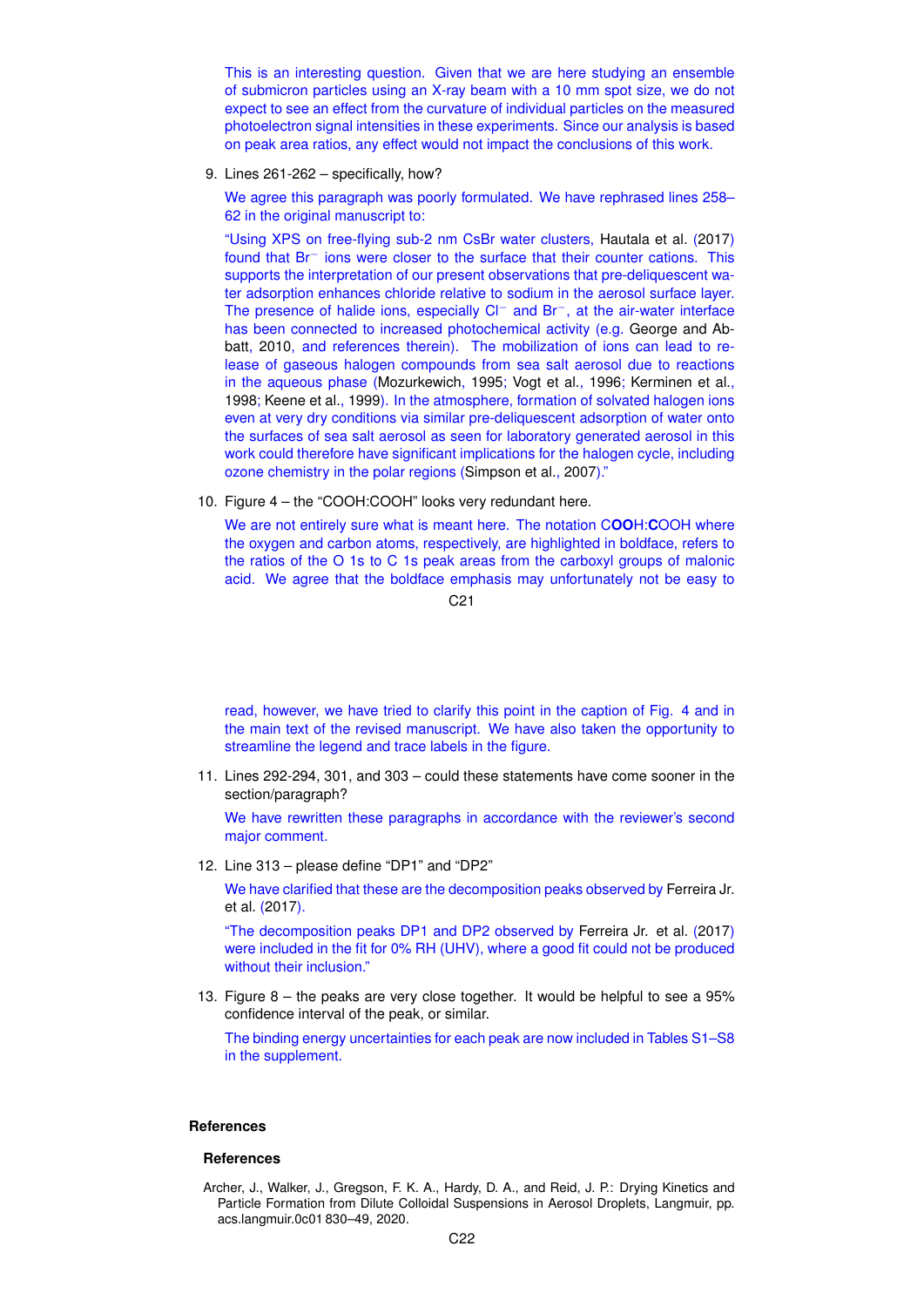- Axnanda, S., Scheele, M., Crumlin, E., Mao, B., Chang, R., Rani, S., Faiz, M., Wang, S., Alivisatos, A. P., and Liu, Z.: Direct Work Function Measurement by Gas Phase Photoelectron Spectroscopy and Its Application on PbS Nanoparticles, Nano Letters, 13, 6176– 6182, 2013.
- Braun, C. and Krieger, U. K.: Two-dimensional angular light-scattering in aqueous NaCl single aerosol particles during deliquescence and efflorescence, Optics Express, 8, 314– 8, 2001.
- Braun, R. A., Dadashazar, H., MacDonald, A. B., Aldhaif, A. M., Maudlin, L. C., Crosbie, E., Aghdam, M. A., Hossein Mardi, A., and Sorooshian, A.: Impact of Wildfire Emissions on Chloride and Bromide Depletion in Marine Aerosol Particles, Environmental Science & Technology, 51, 9013–9021, 2017.
- Bzdek, B. R., Reid, J. P., Malila, J., and Prisle, N. L.: The surface tension of surfactantcontaining, finite volume droplets, Proceedings of the National Academy of Sciences, 117, 8335–8343, 2020.
- Cabrera-Sanfelix, P., Sanchez Portal, D., Verdaguer, A., Darling, G. R., Salmeron, M., and Arnau, A.: Spontaneous Emergence of Cl -Anions from NaCl(100) at Low Relative Humidity, The Journal of Physical Chemistry C, 111, 8000–8004, 2007.
- Cheng, R. J., Blanchard, D. C., and Cipriano, R. J.: The formation of hollow sea-salt particles from the evaporation of drops of seawater, Atmospheric Research, 22, 15–25, 1988.
- Cosman, L. M., Knopf, D. A., and Bertram, A. K.:  $N_2O_5$  Reactive Uptake on Aqueous Sulfuric Acid Solutions Coated with Branched and Straight-Chain Insoluble Organic Surfactants, The Journal of Physical Chemistry A, 112, 2386–2396, 2008.
- Darr, J. P., Davis, S. Q., Kohno, Y., McKenna, K., and Morales, P.: Morphological effects on the hygroscopic properties of sodium chloride–sodium sulfate aerosols, Journal of Aerosol Science, 77, 158–167, 2014.
- Donaldson, D. J. and Valsaraj, K. T.: Adsorption and Reaction of Trace Gas-Phase Organic Compounds on Atmospheric Water Film Surfaces: A Critical Review, Environmental Science & Technology, 44, 865–873, 2010.
- Enami, S., Hoffmann, M. R., and Colussi, A. J.: Proton Availability at the Air/Water Interface, The Journal of Physical Chemistry Letters, 1, 1599–1604, 2010.
- Ferreira Jr., J. M., Trindade, G. F., Tshulu, R., Watts, J. F., and Baker, M. A.: Dicarboxylic acids analysed by x-ray photoelectron spectroscopy, Part I - propanedioic acid anhydrous, Surface Science Spectra, 24, 011 101–8, 2017.

C23

- George, I. J. and Abbatt, J. P. D.: Heterogeneous oxidation of atmospheric aerosolparticles by gas-phase radicals, Nature Publishing Group, 2, 713–722, 2010.
- Hautala, L., Jänkälä, K., Mikkelä, M.-H., Turunen, P., Prisle, N. L., Patanen, M., Tchaplyguine, M., and Huttula, M.: Probing RbBr solvation in freestanding sub-2 nm water clusters, Physical Chemistry Chemical Physics, 19, 25 158–25 167, 2017.
- Hüfner, S.: Photoelectron Spectroscopy, Advanced Texts in Physics, Springer Berlin Heidelberg, Berlin, Heidelberg, 2003.
- Jain, V., Biesinger, M. C., and Linford, M. R.: The Gaussian-Lorentzian Sum, Product, and Convolution (Voigt) functions in the context of peak fitting X-ray photoelectron spectroscopy (XPS) narrow scans, Applied Surface Science, 447, 548–553, 2018.
- Keene, W. C., Khalil, M. A. K., Erickson III, D. J., McCulloch, A., Graedel, T. E., Lobert, J. M., Aucott, M. L., Gong, S. L., Harper, D. B., Kleiman, G., Midgley, P., Moore, R. M., Seuzaret, C., Sturges, W. T., Benkovitz, C. M., Koropalov, V., Barrie, L. A., and Li, Y. F.: Composite global emissions of reactive chlorine from anthropogenic and natural sources: Reactive Chlorine Emissions Inventory, Journal of Geophysical Research, 104, 8429–8440, 1999.
- Kerminen, V.-M., Teinilä, K., Hillamo, R., and Pakkanen, T.: Substitution of chloride in seasalt particles by inorganic and organic anions, Journal of Aerosol Science, 29, 929–942, 1998.
- Knopf, D. A. and Forrester, S. M.: Freezing of Water and Aqueous NaCl Droplets Coated by Organic Monolayers as a Function of Surfactant Properties and Water Activity, The Journal of Physical Chemistry A, 115, 5579–5591, 2011.
- Kwamena, N. O. A., Buajarern, J., and Reid, J. P.: Equilibrium Morphology of Mixed Organic/Inorganic/Aqueous Aerosol Droplets: Investigating the Effect of Relative Humidity and Surfactants, The Journal of Physical Chemistry A, 114, 5787–5795, 2010.
- McNeill, V. F.: Aqueous Organic Chemistry in the Atmosphere: Sources and Chemical Processing of Organic Aerosols, Environmental Science & Technology, 49, 1237–1244, 2015.
- Miñambres, L., Méndez, E., Sánchez, M. N., Castaño, F., and Basterretxea, F. J.: The effect of low solubility organic acids on the hygroscopicity of sodium halide aerosols, Atmospheric Chemistry and Physics, 14, 11 409–11 425, 2014.
- Mozurkewich, M.: Mechanisms for the release of halogens from sea-salt particles by free radical reactions, Journal of Geophysical Research, 100, 14 199–9, 1995.
- Muñoz, A., Oller, J. C., Blanco, F., Gorfinkiel, J. D., Limão-Vieira, P., and García, G.: Electronscattering cross sections and stopping powers in H2O, Physical Review A, 76, 707–7,